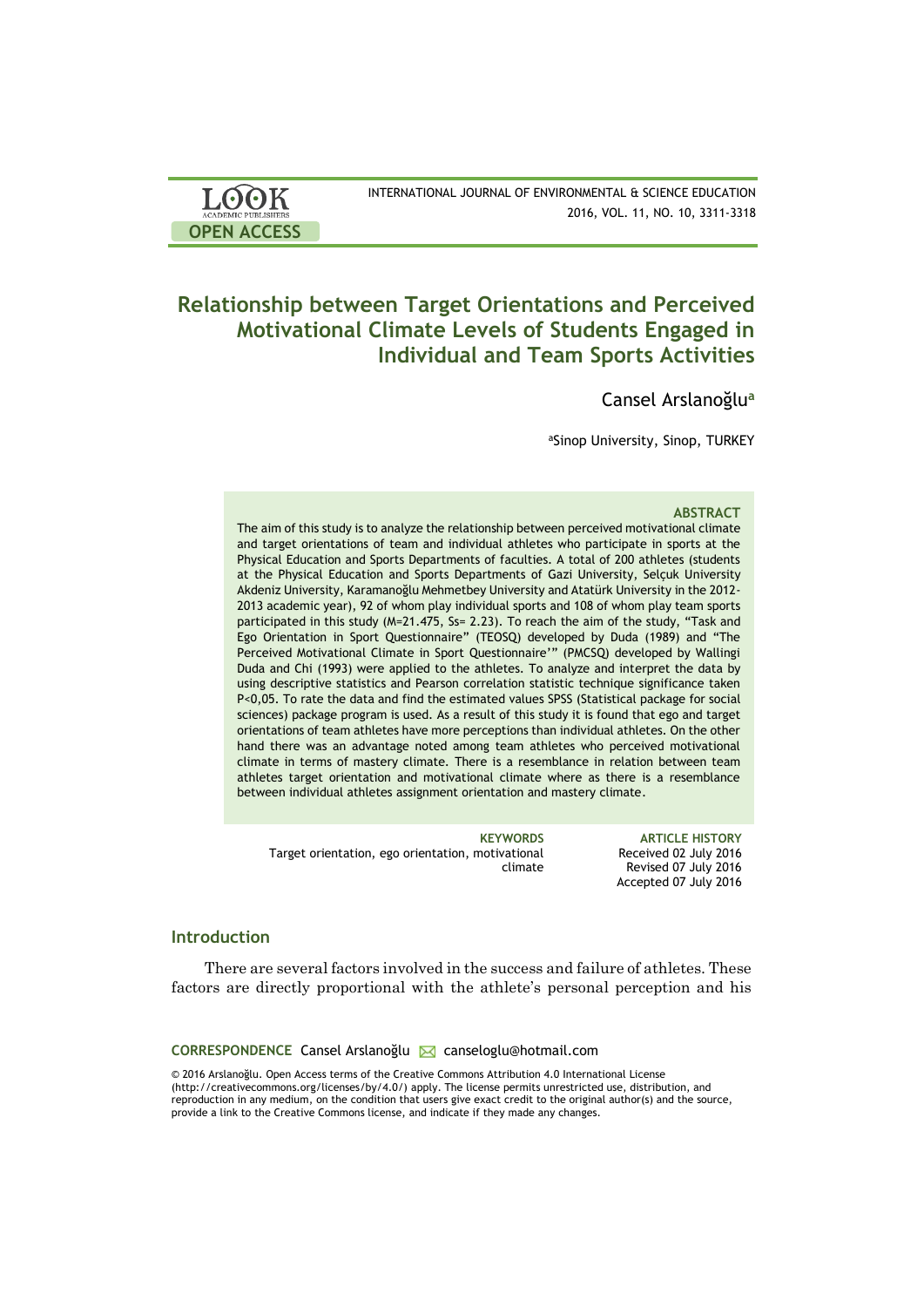environment. It is thought that target orientation and motivational climate can be included in these factors.

Research on target orientation reveal that there are two independent success ideas. These ideas are task-oriented and ego-oriented targets (Duda and Nicholls, 1992). These two target orientations which will be mentioned as task and ego, are related to individuals' skill levels (Toros 2002). It is stated that an individual with task-oriented targets focuses on individual skill development, learning new skills, show mastery in tasks and are hard-working (Toros, 2011). Task-oriented athletes believe in skill development and hard working in training. They deliberately avoid normative comparisons with their peers at the same age. At the same time, they base their perceptions of success on their personal development. When they face difficulties or failures, they tend to show and continue inner motivational behaviors (Toros et al., 2010). In ego-oriented targets, it is stated that an individual shows efforts to prove himself. The source of personal success for an individual in ego-oriented targets is defined as winning over the competitor in a contest with less effort (Toros, 2002). As winning is embraced as performing the best, the real target in ego-oriented targets is perceived to be superior to competitors (Bray, Balaguer and Duda, 2004). Perceived skills are more important than hard work and efforts for ego-oriented athletes. These athletes tend not to show inner motivational behaviors when they face difficulties and failures. Ego-oriented athletes tend to use unsportsmanlike behavioral advantages (Toros et al., 2010).

Motivational climate is defined as the situational environment that directs the target of the action in success (Ames, 1992). It is accepted that motivational climate affects an individual's interpretation of success and failure measures in success environments, and success behaviors by individual's affective and cognitive responses (Jaakkola and Digelidis, 2007). Motivational climate is adressed in two dimensions; mastery-oriented climate and performance-oriented climate. Mastery climate has the characteristics of increasing social responsibility, developing life-long skills, having a higher will to practice and keeping resistance. Performance oriented climate is the motivational climate that makes the feeling of satisfaction easier after demonstrating superiority over competitors (Sage and Kavussanu, 2007).

Common argument of the results of literature search is that there is an interaction between target-oriented and motivational climate, and the targetorientation of athletes affects their motivational climate perceptions. The results of a study conducted in students of Physical Education and Sports by Roberts and Ommundsen (1996) showed that athletes with primarily task-orientation perceive motivational climate as mastery target-oriented and athletes with primarily egoorientation perceive motivational climate as performance task-oriented. Also, in a study done in male, elite- and non-elite basketball players showed meaningful relationships between ego-orientation and performance climate (Toros, 2002).

The aim of this study is to reveal the relationship between target-orientation and motivational climate perceptions of athletes engaged in team and individual sports activities.

# **Method**

# *Purpose of the Study*

The purpose of this study is to examine the relationship between target orientation and perceived motivational climates of athletes engaged in team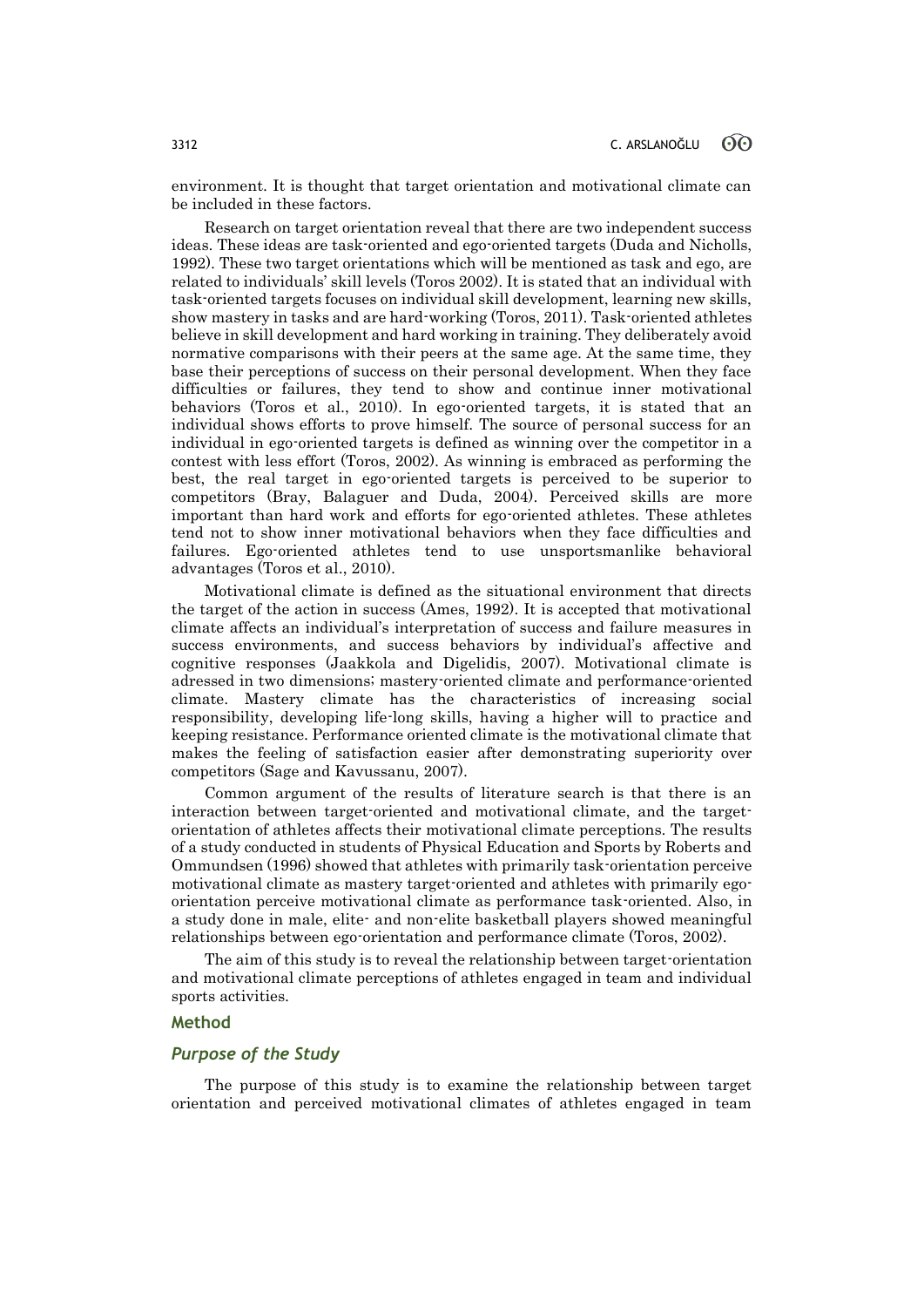#### 60 INTERNATIONAL JOURNAL OF ENVIRONMENTAL & SCIENCE EDUCATION 3313

sports and individual sports activities in Schools of Physical Education and Sports.

# *Research Sampling*

200 athletes who were students in Schools of Physical Education and Sports of Gazi University, Selcuk University, Akdeniz University, Karamanoglu Mehmetbey University and Ataturk University during 2012-2013 academic year participated in the study. 108 of these athletes were engaged in team sports and 92 athletes were engaged in individual sports activites (The average of age is 21.475±2.23 years). Relational survey method is used in this research. According to this survey method, aiming to determine the existence of change and/or its level in between two or more variables.

### *Data Collection*

Information related to the purpose of the study is given systematically by doing a literature review, and a theoretical framework is set. Then, 'Task and Ego Orientation in Sport Questionnaire' (TEOSQ) developed by Duda (1989; 1992) and 'The Perceived Motivational Climate in Sport Questionnaire' (PMCSQ) developed by Walling, Duda and Chi (1993) were applied to athletes. Tools for data collection are presented below.

Task and Ego Orientation in Sport Questionnaire: This questionnaire has 13 items where 7 of these items are related to task and 6 are related to egoorientation. The adaptation of this questionnaire for Turkish athletes was done by Toros (2002).

The Perceived Motivational Climate in Sport Questionnaire: This questionnaire has 21 items where 9 of these items are performance related and 12 of them are mastery related. The adaptation of this questionnaire for Turkish athletes was done by Toros (2002).

# *Data Analysis*

Mann-Whitney U and Pearson Correlation methods were used in data analysis and interpretation. The result was significant,  $P<0.05$ . Statistical Package for Social Sciences (SPSS) was used in evaluating data and calculating values.

# **Findings**

**Table 1.** The results of Mann-Whitney U Test of the Sample that Show Target Tendencies

|                      |                                                  | n   | Mean Rank | <b>Rank Total</b> | U        |          | P     |
|----------------------|--------------------------------------------------|-----|-----------|-------------------|----------|----------|-------|
| Task-<br>orientation | Team<br><b>Sports</b>                            | 108 | 114,97    | 12416,50          | 3405,500 | $-3.836$ | 0.000 |
|                      | Individual<br><b>Sports</b><br><b>Activities</b> | 92  | 83,52     | 7683,50           |          |          |       |
| Ego-<br>Orientation  | Team<br><b>Sports</b>                            | 108 | 110,65    | 11950,00          | 3872,000 | $-2.692$ | 0.007 |
|                      | Individual<br><b>Sports</b><br><b>Activities</b> | 92  | 88,59     | 8150,00           |          |          |       |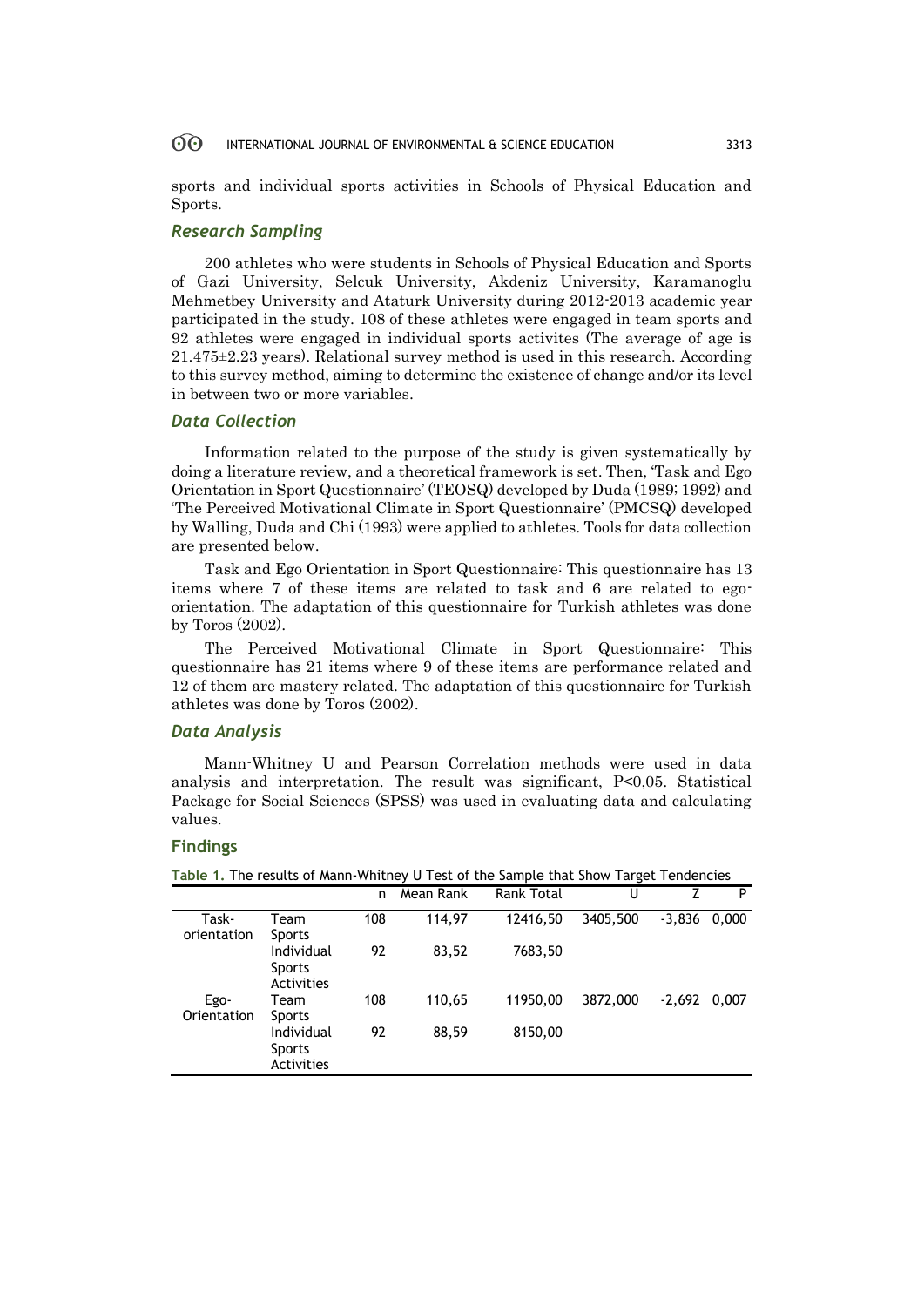When Table 1 is examined, it is found that there is a significant difference in task-orientations of athletes who are engaged in team sports and individual sports activities. [ U value=3405,500 P=0,000<0.05]. The mean rank of athletes in team sports is  $\bar{X}$ =114,97 while the mean rank is  $\bar{X}$ =83,52 for athletes engaged in individual sports activities.

Significant difference in ego-orientations of athletes that are engaged in team sports and individual sports activities was found [ U value=3872,000 P=0,007<0.05]. Average values show that the mean rank is  $\bar{X}$ =110,65 for athletes engaged in team sports while the mean rank is  $\bar{X}=88,59$  for athletes that are engaged in individual sports activities.

|                        |                                           | n   | Mean Rank | <b>Total Rank</b> | U        |          | P     |
|------------------------|-------------------------------------------|-----|-----------|-------------------|----------|----------|-------|
| Mastery<br>Climate     | Team<br><b>Sports</b>                     | 108 | 109,37    | 11812,00          | 4010,000 | $-2.365$ | 0.018 |
|                        | Individual<br><b>Sports</b><br>Activities | 92  | 90,09     | 8288,00           |          |          |       |
| Performanca<br>Climate | Team<br><b>Sports</b>                     | 108 | 106,49    | 11501.00          | 4321,000 | -1,596   | 0,110 |
|                        | Individual<br><b>Sports</b><br>Activities | 92  | 93,47     | 8599,00           |          |          |       |

**Table 2.** Mann-Whitney U Test Results that Show the Perceived Motivational Climates of the Research Sample

Table 2 shows a significant difference in mastery climate between athletes engaged in team sports and athletes engaged in individual sports activities [U value= $4010,000$  P= $0,018<0.05$ . Average scores show that athletes engaged in team sports have a mean rank of  $(\bar{X}=109,37)$  while athletes engaged in individual sports activities have a mean rank of  $(\bar{X}=90,09)$ .

No significant difference was found in performance climate between athletes engaged in team sports and athletes engaged in individual sports activities [ U value=4321,000 P=0,110>0.05].

|                         |   | Mastery<br>Climate | Performance Climate |
|-------------------------|---|--------------------|---------------------|
| <b>Task-Orientation</b> | r | $-0.025$           | $-1,110$            |
|                         | P | $-.796$            | 0,048               |
|                         | N | 108                | 108,000             |
| Ego-Orientation         | r | $-.031$            | $-0.077$            |
|                         | P | $-.749$            | ,429                |
|                         | N | 108                | 108                 |

**Table 3.** Correlational Analysis Between Target Orientations and Perceived Motivational Climates of Athletes Engaged in Team Sports

Table 3 shows a significant relationship between task-orientation of athletes engaged in team sports and performance climate  $(r=1,110, P<0.05)$ .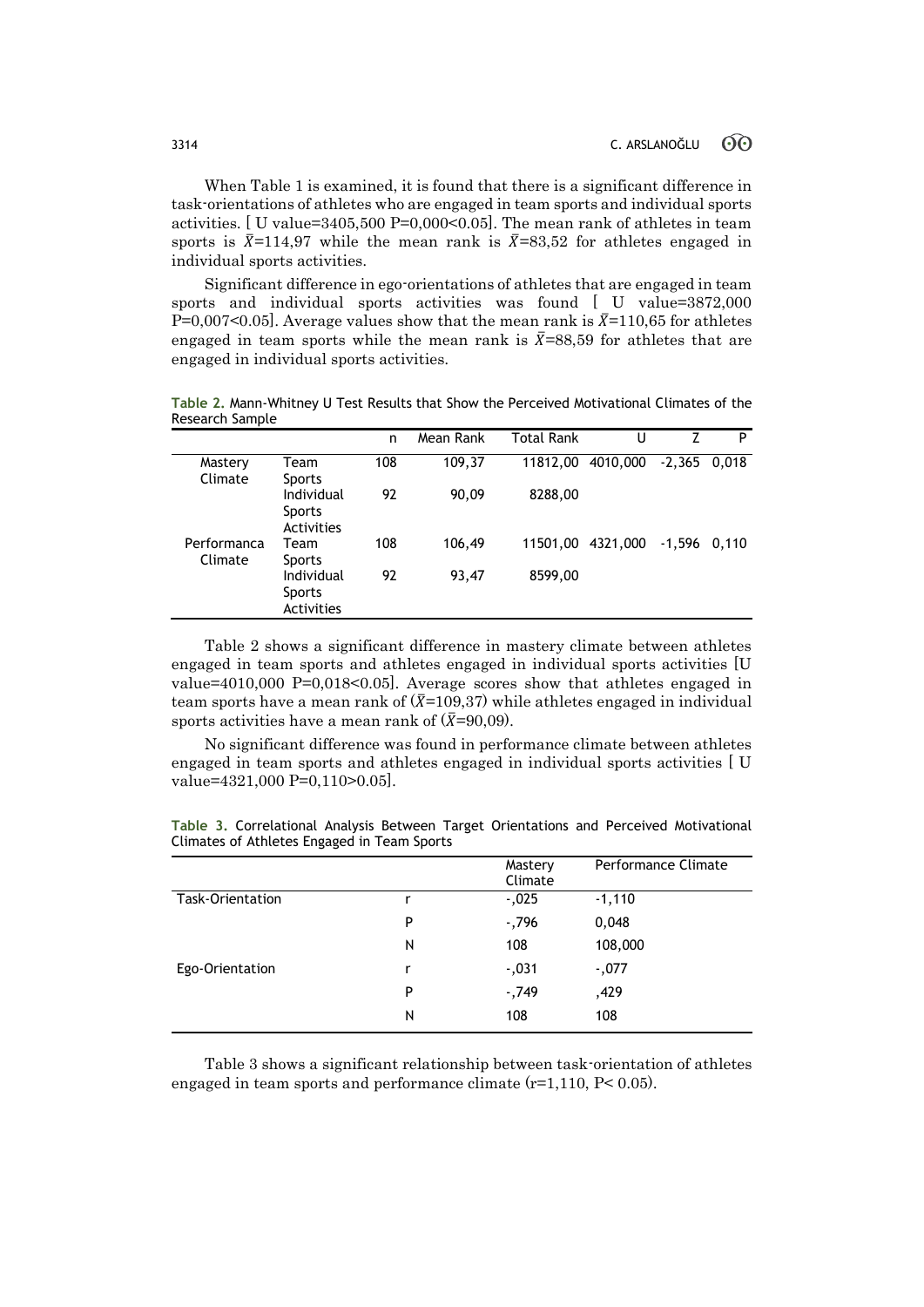#### 60 INTERNATIONAL JOURNAL OF ENVIRONMENTAL & SCIENCE EDUCATION 3315

|                  |   | Mastery<br>Climate | Performance Climate |
|------------------|---|--------------------|---------------------|
| Task-Orientation | r | $-1,157$           | $-0,310$            |
|                  | P | ,136               | ,770                |
|                  | N | 92                 | 92                  |
| Ego-Orientation  | r | $-1,101$           | 1,113               |
|                  | P | ,338               | 0,045               |
|                  | N | 92                 | 92                  |

**Table 4.** Correlational Analysis between Target-Orientation and Perceived Motivational Climates of Athletes Engaged in Individual Sports Activities

Table 4 shows that there is a significant relationship between ego-orientation and performance climate of athletes engaged in individual sports activities  $(r=1,113, P<0.05)$ .

# **Discussion and Conclusion**

Significant difference was found between athletes engaged in team sports and those engaged in individual sports activities in task-orientation. The average values show that the mean rank of athletes involved in team sports is  $(\bar{X}=114.97)$ while it is  $(\bar{X}=83,52)$  for athletes involved in individual sports activities.

A significant difference was found between athletes engaged in team sports and that are engaged in individual sports activities in ego-orientations. According to the average values, the mean rank for athletes that are engaged in team sports is  $(\bar{X}=110,65)$  while the value for athletes that are engaged in individual sports activities is  $({\bar X}=88.59)$ .

According to this result, the task and ego-orientation of athletes that are engaged in team sports are higher than athletes who are engaged in individual sports activities. The reason for this can be the fact that athletes engaged in team sports having certain tasks and playing in a certain position within the team in terms of technical and tactical tasks requires team players to have higher perceptions in terms of target-orientation. It can be said that, in terms of egoorientation, in-group motivation, trust for team players and the feeling of success together leads to a higher ego-orientation in athletes that are engaged in team sports compared to athletes engaged in individual sports activities. Generally, it is seen that both athletes engaged in team sports and engaged in individual sports activities have higher ego-orientations.

Results of similar studies such as Yilmaz et al., (2009), Nutoumanis (2001), White et al., (2004), Toros and Guven (2011), Toros (2002), Ariburun and Asci (2005), Kazak et al. (2002) support our results. These results suggest that taskoriented athletes are happy with what they do and they reach success easier while ego-oriented athletes aim to reach success in as short a time as possible and when they can not reach their target, they psychologically and physically breakdown. According to Stephens and Bredilmer (1995), athletes with high task-orientation see themselves as skilled and they are happy with being involved in sports activities. An athlete with a high task-orientation considers contests as a chance to improve his skills.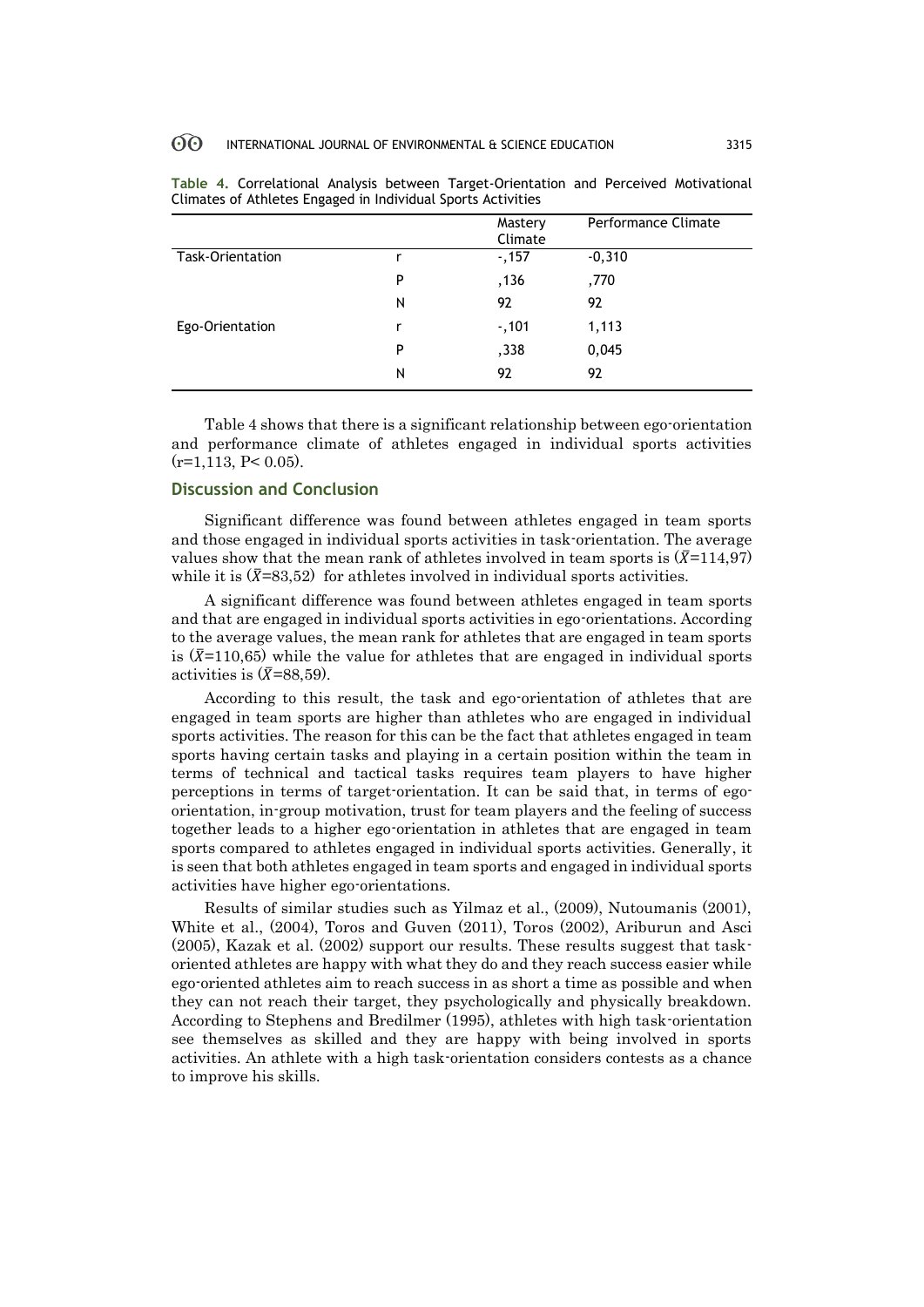A significant difference is found between mastery climate and athletes engaged in team sports. Average values show that the mean rank of athletes engaged in team sports is  $(\bar{X}=109.37)$  while the mean rank for athletes engaged in individual sports activities is  $(\bar{X}=90,09)$ . There is no significant difference found between performance climate and athletes engaged in team sports compared to athletes engaged in sports activities individually.

This result shows that there is a significant difference in mastery climate in team athletes compared to athletes engaged in individual sports activities while there is no significant difference in performance climate.

Considering this result, it can be said that compared to athletes engaged in individual sports activities, team athletes playing in more games, being aware of their tasks and responsibilities in the team and finding their place in the team, and with the thought of not training enough or irregularly would have a negative effect both on their own and their team's performance, coach and appropriate sports environments might be more appropriate in terms of team sports which causes team athletes to have a higher mastery climate dimension.

Similarly, a study conducted in soccer players by Van-Yperen and Duda (1999) showed that the athletes' mastery climate perceptions were higher. Another study performed by Ungor (2009) in amateur and professional athletes, amateur soccer players showed higher mastery climate perceptions than performance climate perceptions. Roberts and Ommundsen (1996) found that volleyball players perceive motivational climate of the sports environment as mastery climate based.

Ariburun and Asci (2005) conducted a study on team sports and did not find a significant relationship between mastery climate and performance climate. Gencer and Ilhan (2009) performed a study in badminton players and did not find a significant relationship between mastery climate and performance climate. The results of a study by Pensgaard and Robert (2002) which examined the climate averages of amateur and professional soccer players separately, both groups' performance climate averages were higher than mastery climate averages. Halvari et al. (2011) conducted a study in athletes and students and found that encouragement of their coaches and teachers had a positive effect on their mastery climates.

The reason for differences in similar studies can be due to whether the sports activities are individual or team based, conducting the studies in different sports, and engaging in sports activities professionally or as an amateur.

A significant relationship between task orientation of team athletes and performance climate is found. This result shows that athletes in teams with higher task-orientation perceptions result in an increased performance climate perception. Roberts and Ommundsen (1996) conducted a study in students of sports and found that task-oriented athletes perceive motivational climate as mastery target-oriented and similarly, ego-oriented athletes perceive their motivational climates as performance task-oriented. Gencer and Ilhan (2009) found aninsignificant relationship at a low level between task-orientation and performance climate. Cunningham and Xiang (2008) found that mastery climate perception regulates the relationship between task-orientation and life satisfaction. Stornes and Ommundsen (2004) performed a study in handball players and found that performance climate perceptions show parallelism with ego-orientation and task-orientation perceptions show parallelism with mastery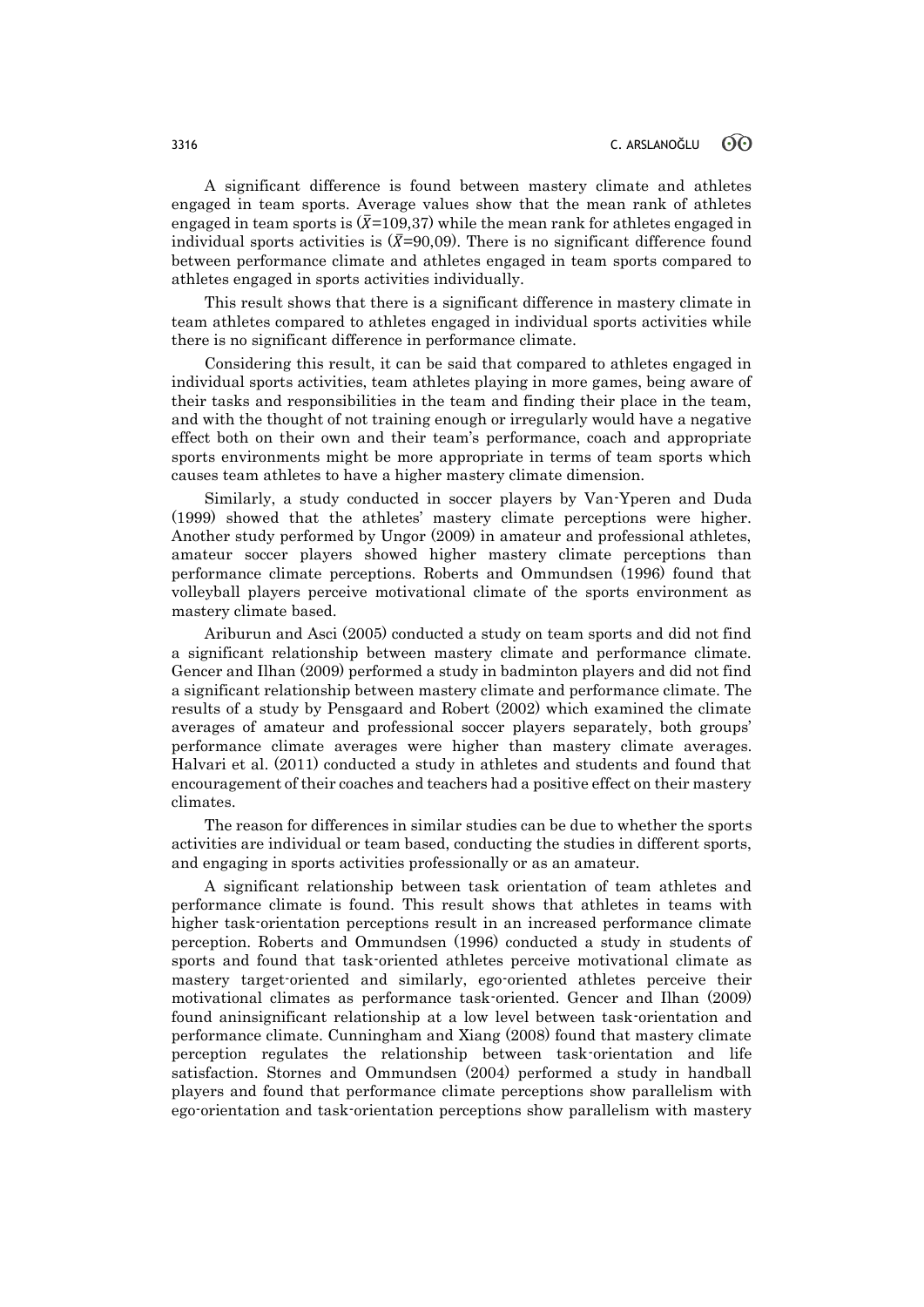#### 60 INTERNATIONAL JOURNAL OF ENVIRONMENTAL & SCIENCE EDUCATION 3317

climate. A study done by Ungor (2009) in football players, strong correlations were found between task-orientation and mastery climate, and ego-orientation and performance climate.

Literature search shows that athletes with higher task-orientation have higher perceptions of mastery climate. As a result, athletes with task-oriented targets can be successful in an environment with mastery climate and these two traits compensate each other.

A significant relationship was found between ego-orientation and performance climate of athletes engaged in individual sports activities  $(r=1,113,$ P< 0.05). According to this result, in the relationship between target orientation and perceived motivation climates of athletes engaged in individual sports activities, a significant relationship was found between ego-orientation and performance relationship.

Similar studies were examined and Gencer and Ilhan (2009) conducted a study with badminton players where they found that high performance leads to ego-orientation. Roberts and Ommundsen (1996) conducted a study in students of school of sports where they found a significant relationship between egoorientation and performance climate. Ungur (2009) determined that increase in ego-orientation scores leads to an increase in perception of target orientation in a study performed in soccer players.

From the common points of studies, we can say that athletes judge their competencies or skills to present their personal skills to others and to be successful in tasks that are given to them while performing individually. Their efforts on reaching their goals increase their performance levels while allowing them to feel successful and enjoy it. This leads to an increase in ego-orientation. Therefore, efforts of athletes for high performance and being successful increases their ego-orientations and lead to feeling of satisfaction.

This study shows that task orientations of athletes engaged in team sports are higher than their ego-orientations compared to athletes engaged in individual sports activities. According to their motivational climate levels, although the level of mastery climate of athletes engaged in team sports is high, no difference was found in terms of performance climates. While similarity is found between task orientation and performance climate in between target orientation and motivational climates of athletes engaged in team sports while there is similarity between task orientation and mastery climate in athletes engaged in individual sports activities.

# **Disclosure statement**

No potential conflict of interest was reported by the authors.

### **Notes on contributors**

Cansel Arslanoğlu holds a PhD in physical education and now is an associate professor at Sinop University, Faculty of Sport Sciences, Sinop, Turkey.

# **References**

Ames C. (1992). Classrooms: Goals, structures, and student motivation. Journal of Educational Psychology, 84, 261–271.

Arıburun B, Aşçı F.H. (2005). A Study of Goal Orıentatıon and Motıvatıonal Climate in American Football. SPORMETRE, 3(3) 111-114.